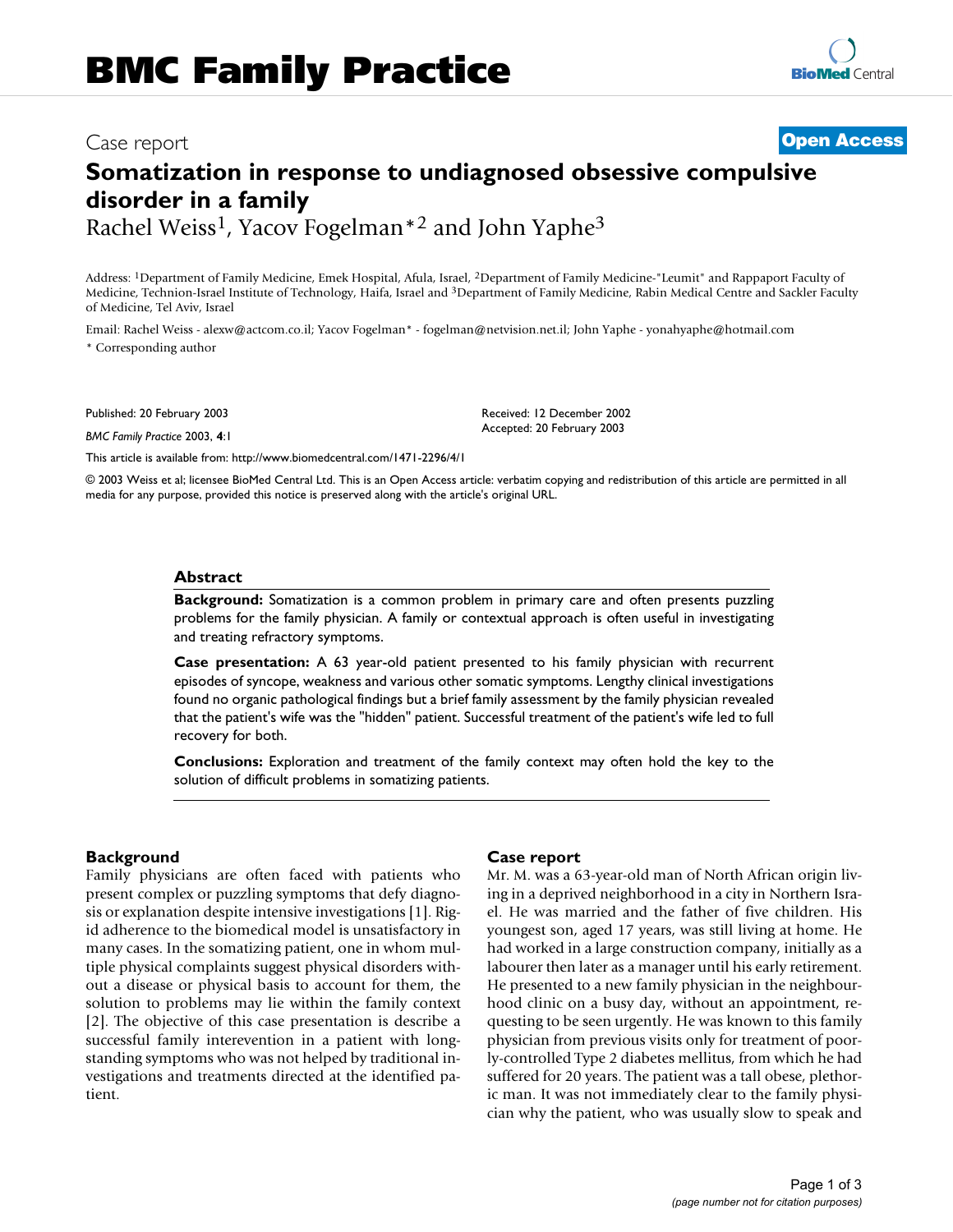bashful, was agitated and impatient. An immediate assessment was performed.

The patient reported that on the previous Friday evening when he rose to make the Sabbath blessings over wine, his legs shook, he was unable to speak and he fell to the floor. He recalls hearing his children call for an ambulance and remembers walking to the ambulance with minimal help from his sons, who accompanied him to the local hospital. He complained of frequent episodes during the past few years of dizziness, headache, tremor and sweating ending in loss of consciousness. He also complained of irritability and insomnia with early morning waking since his retirement. It was clear to the family physician that additional time would be required for further assessment, and a longer appointment was rescheduled for the end of the clinic day.

Review of the patient's thick medical chart before the second visit revealed frequent visits to many other physicians for similar symptoms in the past. The medical record showed a continuing pattern of emergency room visits, out-patient clinic visits to neurology and cardiology departments and hospital admissions for the same complaints. Unhelpful repeated investigations included several modalities of diagnotic imaging. Though his diabetes had been poorly controlled with oral medications, there was no evidence of diabetic complications. Numerous diagnostic labels had been applied and various medications had been tried without success. The family physician recalled a feeling of helplessness after such a long history of symptoms and extensive investigations but persisted in encouraging the patient to talk further about his symptoms.

Mr. M. had taken early retirement 6 months previously because of his symptoms. After retirement, his symptoms worsened. The physician noted that the patient's sons were the only ones involved in his care for each of the fainting episodes. The physician wondered about the wife's involvement in the care of her husband and asked about her role. As though a weight had been lifted from his chest, Mr. M. began to speak freely about how he suffered from his wife's behaviour. For the past several years his wife, Mrs. R., had ceased to function at home, and was pre-occupied with cleaning all day and every day. She was unable to tolerate even the smallest change in her home. This "craziness" as Mr. M. called it had driven their youngest son to leave home and move to a distant city. Mr. M. had also noted changes in her mood in recent years; episodes of anger and tears followed by laughter. She had outbursts of anger during which she left the house and went out shouting in the street. Mr. M. suffered acute embarrassment in front of the neighbors from these episodes and said he was "unable to stand this". In his words, the situation at home was what had led to his fainting spells and such was the case on the previous Friday night. With the approval of Mr. M., his wife was invited to a meeting with the psychiatric consultant in the clinic. Mrs. R. agreed to attend the clinic on condition that she would not be referred to the local community mental health clinic.

Mrs. R. was diagnosed as suffering from obsessive-compulsive disorder with depressive features. Treatment was begun with anafranil at a dose of 25 milligrams per day and was gradually increased to 75 milligrams per day over a period of 4 weeks. Marked improvement in her condition was noted over this period. Her mood improved, she became less anxious, her appetite increased and a marked decrease in her cleaning behaviors was noted. Two months after the start of drug treatment, the couple attended the clinic together to express their satisfaction with treatment. Mr. M. had no further episodes of syncope in 5 years of follow-up.

## *Comments*

Obsessive-compulsive disorder (OCD) is a psychiatric disorder that afflicts approximately 1% to 3% of the population [3]. Impairment is evident in several areas, particularly in occupational and social maladjustment. It may go unrecognized, however, as many patients are embarrassed by their symptoms and are thus reluctant to report them. The disorder (OCD) often coexists with major depression (MD), with rates varying from 35 to 75% [4]. The risk for anxiety disorders is increased among the relatives of obsessional subjects compared with that for relatives of controls [5]. Several studies support extensive family involvement and accommodation of OCD symptoms, as well as the considerable burden placed on families who reduce their social activities and increase their isolation and distress [6,7]. Relatives of OCD sufferers, who are forced to participate in the patient's rituals, may report their distress in visits to the family physician and present an opportunity for diagnosis and treatment [8]. Patients treated with appropriate medication and behavioral modalities may show rapid improvement in adjustment levels with subsequent improvement in the function of all family members.

## **Conclusions**

This case emphasizes the need for physicians to take a broader look at the family context when faced with patients with prolonged puzzling symptoms. Given the prevalence of OCD, family physicians have a role to play in the early identification and treatment of OCD. This case also highlights the need for support, advice, and education for family members of persons with OCD.

## **Competing interests**

None declared.